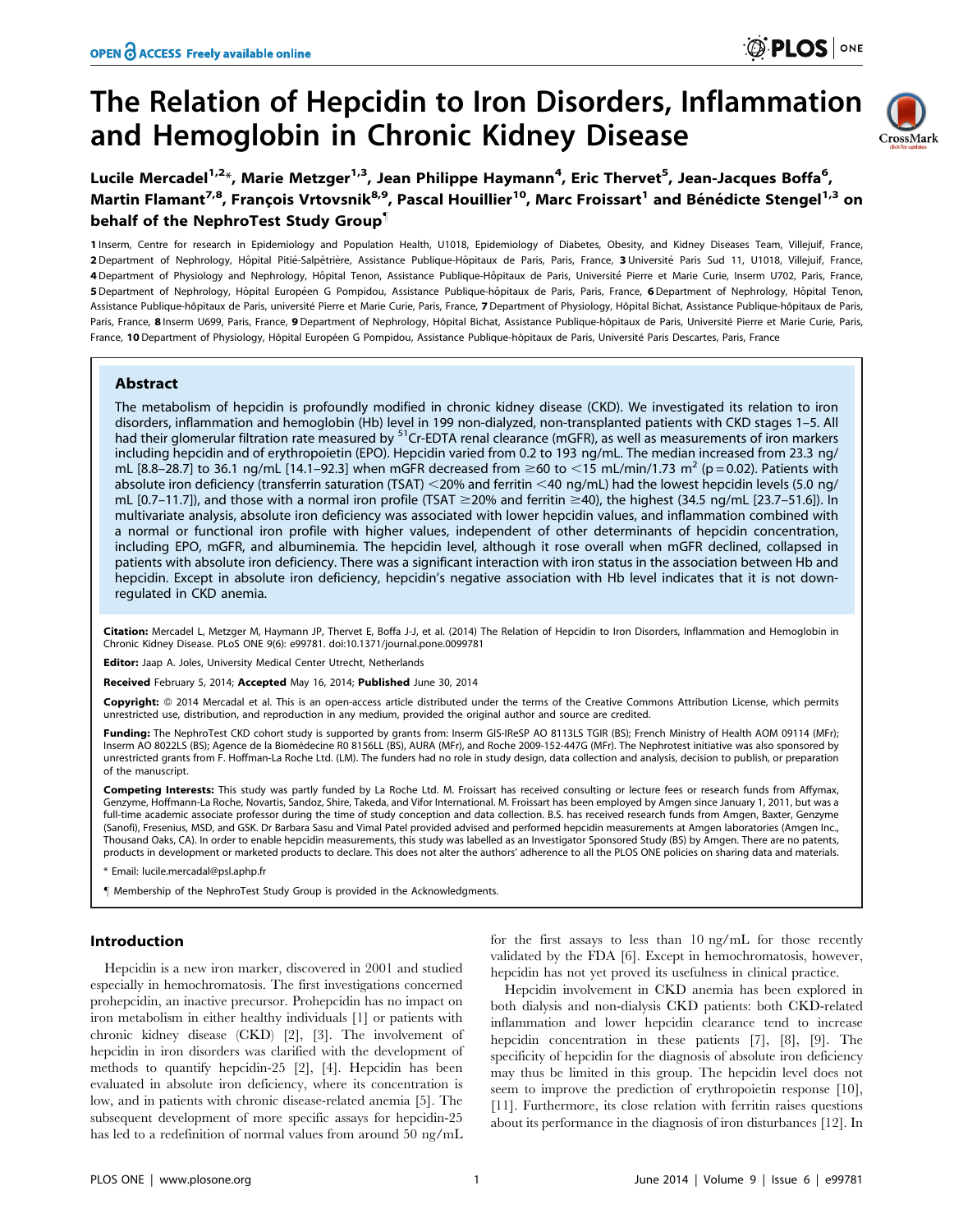hemodialysis patients, its performance is no better than that of traditional iron markers [2], [12]. Nonetheless, a better understanding of the determinants of hepcidin levels is essential to assess its usefulness in CKD anemia. We therefore studied the determinants of hepcidin in non-dialysis CKD patients, particularly its relation to iron disorders, inflammation, and glomerular filtration rate measured (mGFR) by a reference method. We also tested the hypothesis that hepcidin and hemoglobin (Hb) levels are related, independently of other Hb determinants.

## Methods

## Population

The NephroTest study is a prospective hospital-based cohort that has enrolled patients with any diagnosis of CKD stages 1 through 5, recruited from three nephrology departments. Patients younger than 18 years, dialysis patient or with a kidney transplant, and pregnant women were excluded. Between January 2000 and January 2012, NephroTest included 1095 patients after they had provided written informed consent. The NephroTest study design was approved by the relevant ethics committee (Direction Générale pour la Recherche et l'Information, Comité Consultatif sur le Traitement de l'Information en matière de Recherche dans le domaine de la Sante´ MG/CP09.503) and adheres to the Declaration of Helsinki. Patients not receiving EPO and intravenous iron were included in this analysis if a plasma sample was available for them. More precisely, 114 men were drawn from the NEPHROTEST cohort samples from 2000 to 2004 and all women of the same period were included  $(n = 48)$ . Additionally, 37 women with plasma samples available from the 2006 to 2008 period were added to obtain a study population that was balanced with respect to sex. Hepcidin was measured for these 199 patients. They were similar to the overall study population with respect to age and mGFR distribution (Appendix 1). Biopsy-proven nephropathy was identified in 21% of all patients, but fewer than 10% of those with diabetes. Clinical criteria based on a history of urinary albumin  $>300$  mg/g creatinine and of other microangiopathy damage (retinopathy or neuropathy) were used to classify diabetes patients who had not had renal biopsies with diabetic glomerular nephropathy. Other diabetes patients were classified with another nephropathy type, most probably vascular.

#### Laboratory measurements

Patients undergo an extensive annual check-up, including a measurement of their GFR (mGFR) by \*Cr-EDTA, in the hospitals' physiology departments [13]. Serum iron (DxC800 Beckman-Coulter, ferrozine, emitted light 560 nm), ferritin (BN-Siemens, N-latex ferritin immunonephelometry), and transferrin (BN-Siemens, N Antiserum antitransferrin immunonephelometry) were measured. TIBC (total iron binding capacity,  $\mu$ mol/L) was calculated as  $25 \times \text{transfer}$  (g/L) and TSAT (%) as serum  $i$ ron $\times$ 100/TIBC. Firstly, we used Lipschitz's iron index [13] to define iron status based on TSAT and ferritin together as follows: normal, TSAT  $\geq$ 20%; absolute iron deficiency, TSAT <20% and ferritin  $\leq 40$  ng/mL; functional iron deficiency, TSAT  $\leq 20\%$  and ferritin  $\geq 40$  ng/mL. The 40 ng/mL threshold value was chosen for ferritin because this threshold is usually recommended to diagnose absolute iron deficiency, in contrast with the KDIGO threshold of 100 ng/mL used to define the need for iron supply in patients with non-dialysis chronic kidney disease. Secondarily, we used a combined iron marker containing 4 classes, built like the Lipschitz iron index but separating TSAT  $\geq$ 20% and ferritin  $\geq$ 40 ng/mL from TSAT  $\geq$ 20% and ferritin <40 ng/mL. Endogenous EPO levels were determined in serum  $(100 \mu L)$  with the

Quantitine IVD Epo double-antibody sandwich ELISA method from R&D Systems (Minneapolis, MN), as reported elsewhere [14]. EPO measurements were missing for 38 patients (37 women and 1 men).

The assay for the quantification of hepcidin in human serum was developed at Amgen, Thousand Oaks, CA, and is described in appendix 2. Briefly, this immunoassay is based on hepcidin capture by an anti-human hepcidin monoclonal antibody, followed by electrochemiluminescent detection of the complex. The normal reference level of hepcidin in healthy volunteers was  $\leq$ 10 ng/mL. The lower limit of detection was 0.1 ng/mL.

## Statistical analyses

We studied crude and mGFR-adjusted relations of hepcidin with age, gender, ethnicity, diabetes and diabetic nephropathy, body mass index (BMI), mGFR, the urinary protein to creatinine ratio (PCR), albuminemia, C-reactive protein (CRP), oral iron treatment, erythropoietin, ferritin, TSAT, TIBC, and the combined iron marker; we used ANOVA to compare categorial variables and Pearson's correlations for quantitative variables. The hepcidin determinants were then analysed by multivariate regression analysis that included age, gender, center, albumin, BMI, CRP, mGFR, EPO, oral iron therapy, and the combined iron marker. Finally, we tested the association of Hb levels with the hepcidin concentration treated continuously after adjustment for other Hb determinants. These included the combined iron marker (or ferritin), gender, diabetes, BMI, mGFR, oral iron treatment, albuminemia, CRP, and angiotensin converting enzyme inhibitors/angiotensin receptor blockers. Potential interactions between hepcidin and the combined iron marker (or ferritin) in the relation with Hb were also tested. In all analyses, hepcidin was transformed by its square root to meet the criterion of a normal parameter.

For covariates with less than 3% missing observations (albumin and CRP), the median value was imputed in the multivariate analysis. A missing data category was created for the combined iron marker and EPO. Statistical analyses were performed with SAS 9.2 (SAS Institute Inc., Cary, NC, USA) and R 2.15 (R Foundation for Statistical Computing, Vienna, Austria, 2012).

## Results

## Patients' characteristics

Patients' characteristics are shown in Table 1. Hepcidin ranged from 0.2 to 193 ng/mL with a median value of 27.9 ng/mL [IQR 16.5–45.4]. According to Lipschitz's iron index [15], 72.4% had normal iron profiles, 6.3% absolute iron deficiency and 21.4% functional iron deficiency. This distribution was similar to that observed in the entire cohort (71.3%, 6.2%, and 18.6%). The median mGFR for each class of the combined iron marker was  $34.7 \text{ mL/min}/1.73 \text{ m}^2$  [IOR 24.0–48.3], 37.2 mL/min/1.73 m<sup>2</sup> [24.8–56.0], and 36.0 mL/min/1.73 m<sup>2</sup> [26.3–49.5].

#### Factors associated with hepcidin levels

Women younger than 55 years had lower hepcidin values than either men or older women (Table 2). Hepcidin levels increased from 23.3 ng/mL IQR [8.8–28.7] to 36.1 ng/mL IQR [14.1– 92.3] when mGFR declined from  $>60$  mL/min/1.73 m<sup>2</sup> to < 15 mL/min/1.73 m<sup>2</sup> . Independent of mGFR, higher levels of body mass index, albuminemia, C-reactive protein (CRP), oral iron therapy and lower levels of proteinuria and EPO were significantly associated with higher hepcidin concentrations (Tables 2 and 3). Hepcidin levels were strongly related to all iron markers and particularly to ferritin (Table 3 and Figure 1). The hepcidin level varied in the different combined classes of TSAT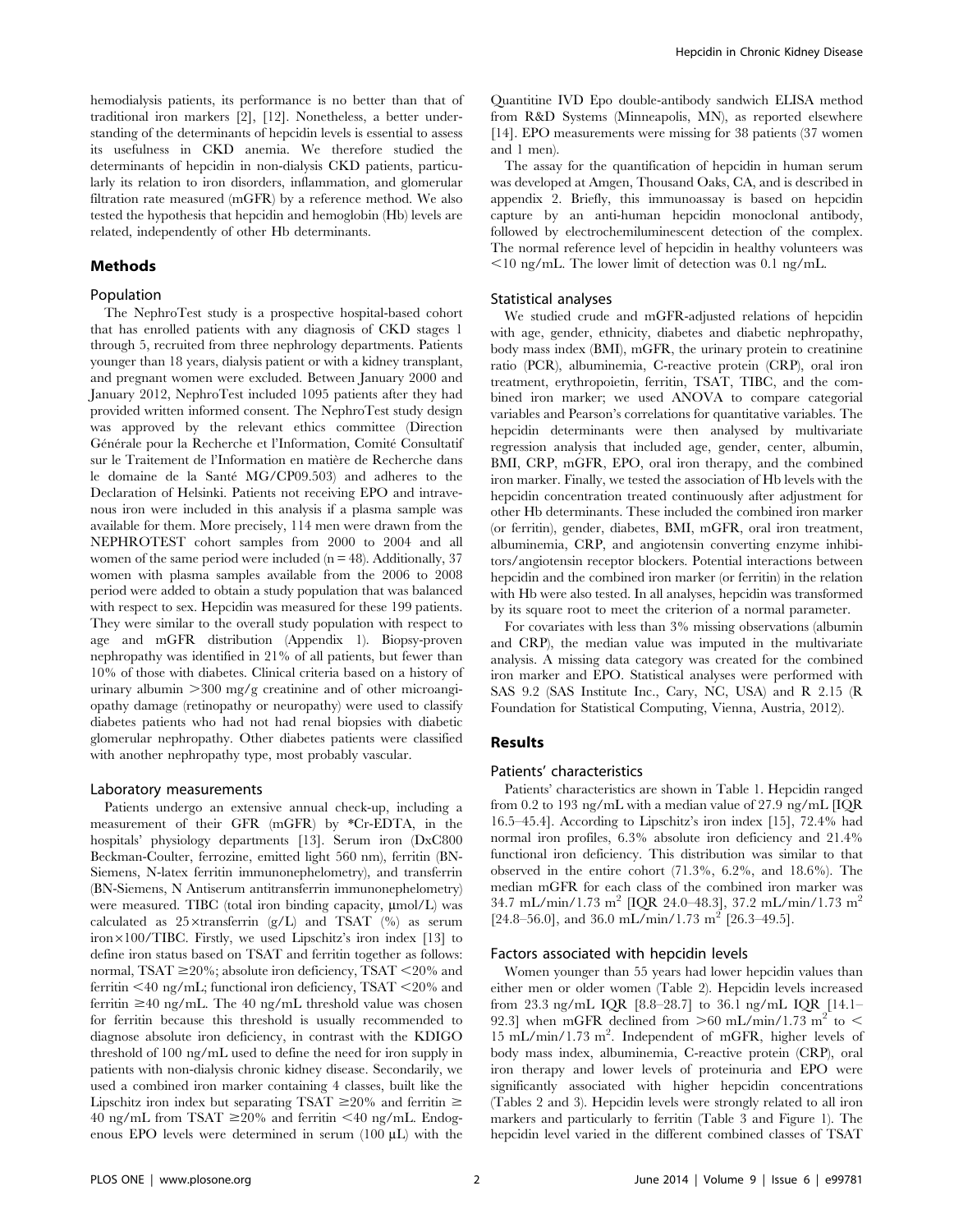## Table 1. Patient characteristics.

|                                            | Mean $\pm$ SD, median (IQR) or %(N) |
|--------------------------------------------|-------------------------------------|
| Men                                        | 57.3 (114)                          |
| Age, years                                 | $58.4 \pm 14.8$                     |
| African origin                             | 5.8(11)                             |
| Body mass index, kg/m <sup>2</sup>         | $25.5 \pm 5.0$                      |
| Systolic/Diastolic Blood Pressure, mmHg    | $138 \pm 20/76 \pm 11$              |
| <b>Diabetes</b>                            |                                     |
| No                                         | 76.4 (152)                          |
| Yes, with diabetic nephropathy             | 15.1(30)                            |
| Yes, with other nephropathy type           | 8.5(17)                             |
| History of cardiovascular disease          | 12.6(25)                            |
| mGFR, ml/min/1.73 $m2$                     | 35.3 (24.2-49.3)                    |
| $<$ 15                                     | 7.0(14)                             |
| $15 - 30$                                  | 28.1 (56)                           |
| $30 - 45$                                  | 33.7 (67)                           |
| $45 - 60$                                  | 18.1 (36)                           |
| $>60$                                      | 13.1 (26)                           |
| eGFR MDRD, ml/min/1.73 m <sup>2</sup>      | 33.3 (22.6-45.9)                    |
| eGFR CKD-EPI, ml/min/1.73 m <sup>2</sup>   | 34.2 (23.2-48.4)                    |
| PCR, mg/mmol                               | 28.9 (15.3-115.1)                   |
| Serum albumin, g/L                         | $39.53 \pm 5.18$                    |
| C-reactive protein >8 mg/L                 | 11.0(21)                            |
| Hb, g/dL                                   | $12.32 \pm 1.47$                    |
| <b>WHO Anemia</b>                          | 54.8 (109)                          |
| Serum Iron, µmol/L                         | $14.06 \pm 5.16$                    |
| Total iron binding capacity (TIBC), µmol/L | $56.5 \pm 10.9$                     |
| Transferrin saturation (TSAT), %           | $25.47 \pm 9.83$                    |
| Ferritin, ug/L                             | $110(63 - 201)$                     |
| Folates, ng/L                              | $6.8$ $(5.0-9.5)$                   |
| Vitamin B12, pg/mL                         | 418 (291-558)                       |
| ACEi or ARB %                              | 68.3 (136)                          |
| Oral iron therapy                          | 11.1(22)                            |
| Lipschitz's iron index                     |                                     |
| $TSAT \geq 20\%$                           | 72.4 (139)                          |
| TSAT $<$ 20% and ferritin $<$ 40           | 6.3(12)                             |
| TSAT <20% and ferritin $\geq$ 40           | 21.4(41)                            |

PCR: urinary protein to creatinine ratio; ACEi/ARBs: angiotensin converting enzyme inhibitors/angiotensin receptor blockers. WHO anemia: Hb <13 g/dL for men and < 12 g/dL for women.

doi:10.1371/journal.pone.0099781.t001

and ferritin (Table 4). It was six times lower in patients with absolute iron deficiency and three times in those with low ferritin alone than in those with normal iron status. The multivariate analysis showed that oral iron therapy, albuminemia, EPO levels,  $BMI \geq 30 \text{ kg/m}^2$  and mGFR all remained significantly associated with hepcidin levels. The four-class iron index produced the model with the best fit (Table 5). There was an interaction between iron status profile and CRP in their relation with hepcidin  $(p = 0.01)$ . Patients with inflammation and either a functional or normal iron profile had higher hepcidin levels than their counterparts without inflammation (Table 5). Patients with ferritin  $\leq 40$  ng/mL had an hepcidin collapse.

## Relation between Hb and hepcidin levels

There was a significant interaction with the four-class iron index in the relation between hepcidin and Hb  $(p = 0.003)$ . Hb levels tended to decrease as hepcidin levels increased when TSAT  $<$ 20% and ferritin  $>40 \mu g/L$  (Hb = -0.14±0.08, p = 0.06), but the relation was reversed in patients with absolute iron deficiency, defined by TSAT <20% and ferritin <40  $\mu$ g/L (Hb = 0.30±0.14,  $p = 0.04$ ). These relations were not modified when the four-class iron index was combined with inflammation (data not shown). Using ferritin instead of the combined iron marker produced similar results for the relation between hepcidin and Hb, with significant interaction between tertiles of ferritin and hepcidin  $(p<$ 0.001). Hb levels decreased significantly with increasing hepcidin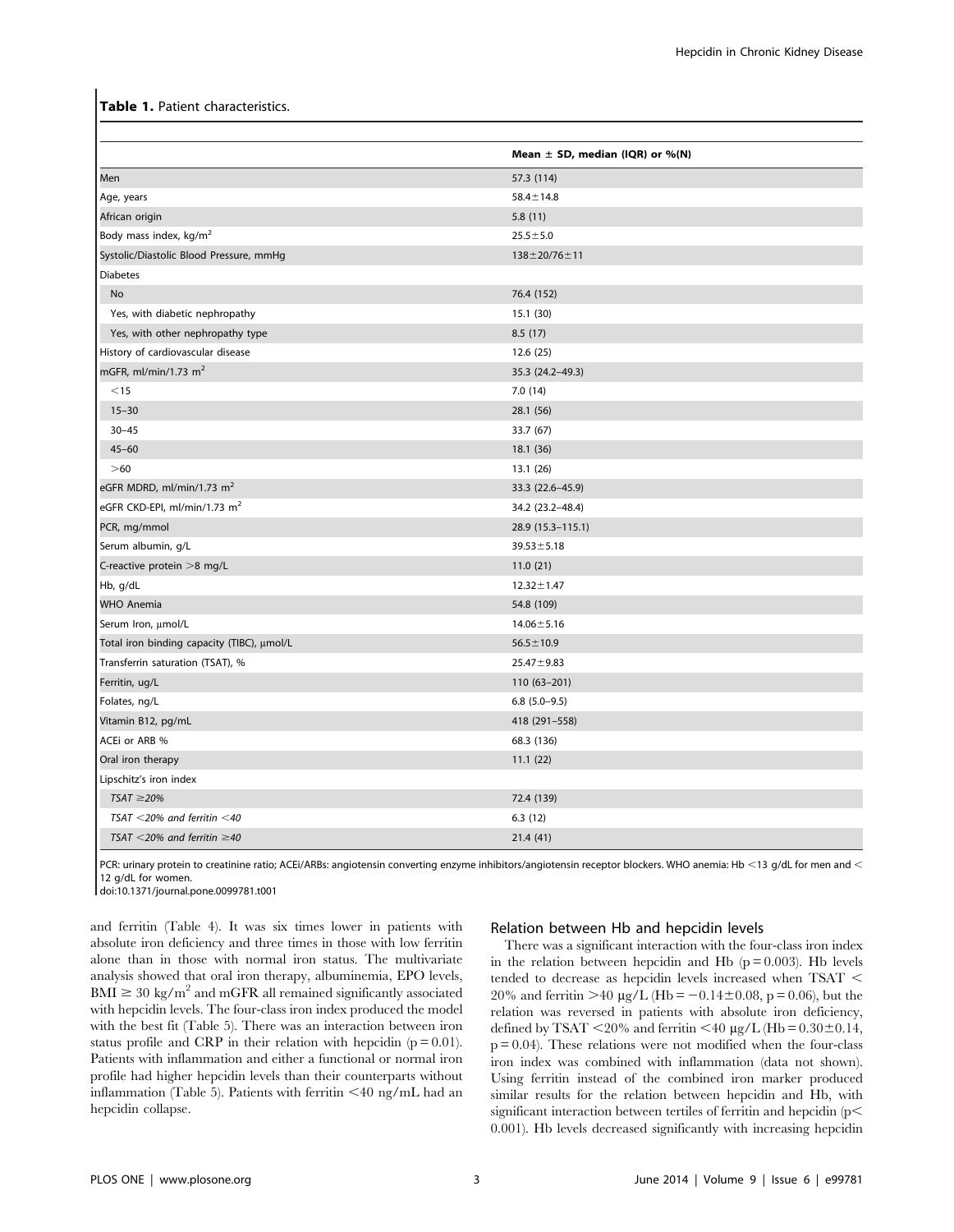Table 2. Hepcidin level according to categorial factors.

|                   |                                    |     | Hepcidin (ng/mL)    |         | mGFR adjusted |
|-------------------|------------------------------------|-----|---------------------|---------|---------------|
|                   |                                    | N   | Median (IQR)        | p-value | p-value       |
| Age×Gender        | Men                                | 114 | 27.7 (19.0-43.1)    | 0.009   | 0.003         |
|                   | Women $<$ 55 yrs                   | 35  | 15.6 (8.8-40.2)     |         |               |
|                   | Women $\geq$ 55 yrs                | 50  | 34.6 (21.3–57.4)    |         |               |
| Origin            | African                            | 11  | 34.5 (8.0-63.9)     | 0.6     | 0.5           |
|                   | Caucasian or other                 | 180 | 27.7 (16.6-43.6)    |         |               |
|                   | missing                            | 8   | 47.6 (16.2-66.0)    |         |               |
| <b>Diabetes</b>   | <b>No</b>                          | 152 | 28.8 (17.7-46.1)    | 0.8     | 0.8           |
|                   | Yes with diabetic nephropathy      | 30  | 26.2 (12.5-45.2)    |         |               |
|                   | Yes with other<br>nephropathy type | 17  | 21.4 (16.3-42.4)    |         |               |
| Oral Iron Therapy | <b>No</b>                          | 177 | 27.1 (16.0-42.3)    | 0.005   | 0.01          |
|                   | Yes                                | 22  | 46.5 (19.0-75.9)    |         |               |
| ACEI/ARBs         | <b>No</b>                          | 63  | 26.5 (16.0-48.3)    | 0.8     | 0.8           |
|                   | Yes                                | 136 | 29.3 (17.2-44.7)    |         |               |
| CRP               | $\leq$ 8 mg/L                      | 170 | 26.7 (16.4-40.4)    | 0.0002  | 0.0005        |
|                   | >8                                 | 21  | $56.4(26.1 - 73.2)$ |         |               |
|                   | missing                            | 8   | $23.8$ (7.7-87.7)   |         |               |

CRP: C reactive protein; ACE/ARBs: angiotensin converting enzyme inhibitors/angiotensin receptor blockers.

doi:10.1371/journal.pone.0099781.t002

at intermediate (74–167 ng/mL, Hb =  $-0.22\pm0.09$ , p = 0.02) and high ferritin values (>167 ng/mL, Hb =  $-0.20 \pm 0.08$ , p = 0.01), and increased with hepcidin at low ferritin values  $\langle$  <74 ng/mL,  $Hb = 0.15 \pm 0.07$ , p = 0.04). Further adjustment for the EPO level did not change the association of Hb and hepcidin (data not shown).

## Discussion

This study identified several factors other than mGFR that may determine hepcidin levels in CKD patients. The most original finding is our showing that even though hepcidin levels generally increase as mGFR declines, CKD patients with absolute iron deficiency still experienced a profound hepcidin collapse, in contrast to those with other iron profiles. We also confirmed the observation of an interaction between iron status and hepcidin in their relation to Hb levels. These findings are especially noteworthy because they are based on a patient population carefully phenotyped for mGFR and a specific and accurate hepcidin-25 assay with a low limit of detection.

Hepcidin is influenced by four regulation processes: hypoxia [16], erythropoiesis, inflammation, and iron status. We confirmed the main determinant factors of hepcidin seen in the general population [17] and in the hemodialysis population [18], [19], [20]. EPO deficiency and the chronic inflammation observed in CKD patients play a role in the hepcidin increase. BMI was a determinant of hepcidin, independently of inflammation. Some hepcidin secretion is located in and directly related to the adipose

Table 3. Crude and mGFR-adjusted Pearson's correlations of square root-transformed hepcidin with quantitative factors.

|                     | <b>Crude correlation</b> |         | mGFR-adjusted partial correlation |         |
|---------------------|--------------------------|---------|-----------------------------------|---------|
|                     |                          | p-value |                                   | p-value |
| <b>I</b> mGFR       | $-0.31$                  | < .0001 | ٠                                 | ۰       |
| BMI                 | 0.21                     | 0.003   | 0.16                              | 0.03    |
| <b>LOG PCR</b>      | 0.01                     | 0.9     | $-0.18$                           | 0.01    |
| Albuminemia         | 0.04                     | 0.6     | 0.17                              | 0.02    |
| Free iron           | 0.05                     | 0.5     | 0.18                              | 0.01    |
| <b>TIBC</b>         | $-0.32$                  | < .0001 | $-0.22$                           | 0.002   |
| <b>TSAT</b>         | 0.15                     | 0.04    | 0.24                              | 0.0008  |
| <b>LOG Ferritin</b> | 0.62                     | < .0001 | 0.71                              | < .0001 |
| LOG EPO             | $-0.20$                  | 0.01    | $-0.18$                           | 0.03    |

mGFR: measured glomerular filtration rate; BMI: body mass index; PCR: urinary protein to creatinine ratio; CRP: C-reactive protein; EPO: erythropoietin; TIBC: total iron binding capacity; TSAT: transferrin saturation.

doi:10.1371/journal.pone.0099781.t003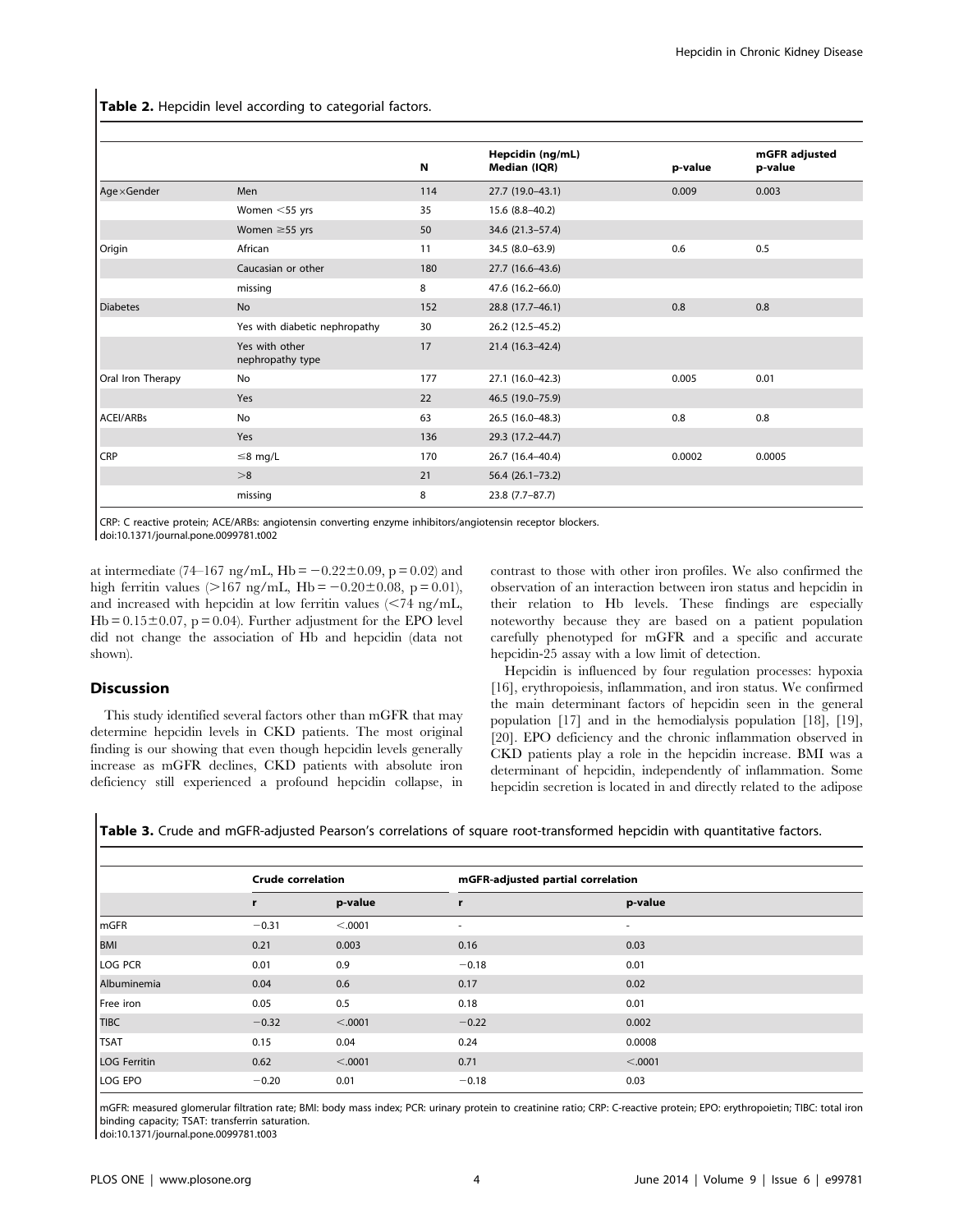

Figure 1. Hepcidin concentration according to quintiles of ferritin (A), transferrin saturation (B) and total iron-binding capacity (C). doi:10.1371/journal.pone.0099781.g001

tissue [21]. Finally, iron status influences hepcidin levels. A low iron store down-regulates hepcidin, in a relation modulated by transferrin [22], [23]. Our 3-marker iron index with five classes produced similar results in this analysis (data not shown) [24]. In our cohort, the combined iron marker we used to classify the different iron profiles sheds light on the persistent process of hepcidin down-regulation in absolute iron deficiency at the same time that the patients with all other iron profiles had increasing hepcidin levels associated with mGFR decline. This persistent down-regulation has also been shown in animal models of chronic disease anemia [5]. The down-regulation process remains effective in and specific to absolute iron deficiency in CKD patients. The possibility of defining a hepcidin threshold value for this diagnosis requires further validation in CKD cohorts.

The influence of mGFR on hepcidin has been interpreted in different ways in recent articles reporting the role of the hepcidin assay. Hepcidin measurement is based on either mass spectrometry or antibody-based hepcidin detection. Competitive radioimmunoassays and ELISA tests have been developed for the antibody-based methods. Several studies have reported that hepcidin increases as mGFR declines [4], [17], [25]. The hepcidin measurements in these articles, however, were performed with a radioimmunoassay that might have cross-reacted with the isoform hepcidin-20 for about 10% of the total measured value of hepcidin-25. Further contestation of the relation between mGFR and hepcidin has been based on suspicion that this relation is restricted to hepcidin-20, which is inactive [26]. A large cohort study of 505 CKD patients that used a highly specific liquid chromatography tandem mass-spectrometry method found that estimated GFR was associated with hepcidin levels in the univariate but not the multivariate analysis [27]. Finally, from a physiological point of view, the isoform hepcidin-25, the active form, is a small peptide, freely filtered by the glomerulus and highly reabsorbed by the proximal tubules with an excretion fraction around 8%; it shares the renal clearance characteristics of  $\beta$ 2 microglobulin [28], [29]. A major strength of our study is the use of <sup>51</sup>Cr-EDTA renal clearance to determine GFR, which reduced measurement errors and improved our ability to understand the relation between renal function and hepcidin level. It is likely that levels of the serum isoform hepcidin-25 increase with declining renal function, but the relation between mGFR and hepcidin may have been disrupted by patients with absolute iron deficiency because of their down-regulated hepcidin level. Besides the difference in methods, differences in study populations could have influenced the relation between hepcidin and mGFR in some studies.

Anemia in CKD cohorts has been associated with elevated hepcidin levels. This association reflects the ratios of the prevalence rates of the different iron disturbances: absolute ID, which depresses hepcidin, is relatively rare in CKD cohorts such as

Table 4. Hepcidin levels (ng/mL) and percentage of patients with low hepcidin values according to ferritin and transferrin saturation (TSAT) levels.

|             |            | <b>Ferritin</b>                                 |                                              |                                               |  |
|-------------|------------|-------------------------------------------------|----------------------------------------------|-----------------------------------------------|--|
|             |            | $\geq$ 40 ng/mL                                 | $<$ 40 ng/mL                                 | <b>Total</b>                                  |  |
| <b>TSAT</b> | $\geq$ 20% | 34.5 $(23.7-51.6)^2$<br>$10\%$ (12) N = 123     | 10.3 $(6.9-14.1)^2$<br>$80\%$ (12) N = 15    | 31.2 $(20.9 - 45.7)^T$<br>$17\%$ (24) N = 138 |  |
|             | $<$ 20%    | 22.6 $(16.3 - 43.1)^{1/2}$<br>29% (12) $N = 41$ | 5.0 $(0.7-11.7)^{1,2}$<br>$92\%$ (11) N = 12 | 19.2 (12.2–40.3)<br>43% (23) $N = 53$         |  |
|             | Total      | $32.1(21.35 - 51.3)$<br>$15\%$ (24) N = 164     | $9.6(3.8-12.7)$<br>$85\%(23) N = 27$         |                                               |  |

Median (Interquartile range).

% (N) of patients with hepcidin values below a threshold value of hepcidin defined as the 10<sup>th</sup> percentile of patients with normal iron profile (16.7 ng/mL). <sup>1</sup>Three classes of Lipschitz's iron index.

<sup>2</sup>Four classes iron index.

doi:10.1371/journal.pone.0099781.t004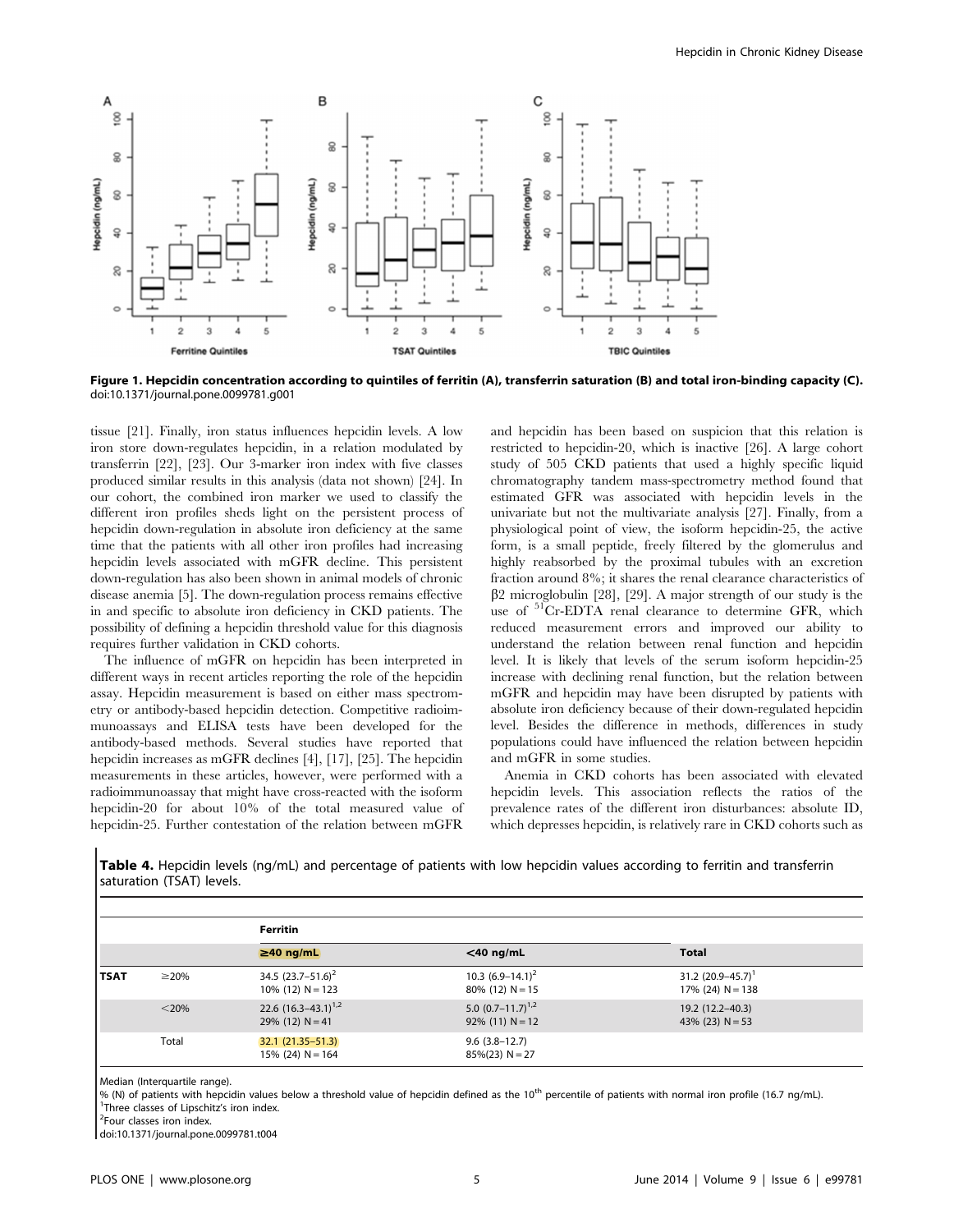Table 5. Multivariate analyses of hepcidin levels according to different definitions of iron status.

|                                                              | N              | <b>BIC/AIC</b> | hepcidin<br>$\beta \pm sd$ | p-value  |
|--------------------------------------------------------------|----------------|----------------|----------------------------|----------|
| Lipschitz's iron index <sup>1,2</sup>                        |                | 877/821        |                            |          |
| TSAT $\geq$ 20%                                              | 139            |                | ref                        |          |
| TSAT $<$ 20% and Ferritin $<$ 40 $\mu$ g/L                   | 12             |                | $-2.71 \pm 0.55$           | < .0001  |
| TSAT <20% and Ferritin $\geq$ 40 $\mu$ g/L                   | 41             |                | $-0.32 \pm 0.32$           | 0.3      |
| Missing                                                      | $\overline{7}$ |                | $-0.04 \pm 0.71$           | 0.9      |
| Four classes iron index <sup>1,2</sup>                       |                | 848/788        |                            |          |
| TSAT $\geq$ 20% and Ferritin $\geq$ 40 µg/L                  | 123            |                | ref                        |          |
| TSAT $\geq$ 20% and Ferritin <40 µg/L                        | 15             |                | $-2.84 \pm 0.46$           | < .0001  |
| TSAT $<$ 20% and Ferritin $<$ 40 $\mu$ g/L                   | 12             |                | $-3.25 \pm 0.51$           | < .0001  |
| TSAT <20% and Ferritin $\geq$ 40 µg/L                        | 41             |                | $-0.65 \pm 0.30$           | 0.03     |
| Missing                                                      | 8              |                | $-0.16 \pm 0.61$           | 0.8      |
| Four classes iron index according to CRP levels <sup>1</sup> |                | 848/785        |                            |          |
| TSAT ≥20%, Ferritin ≥40 µg/L                                 |                |                |                            |          |
| $CRP \leq 8$ ng/mL                                           | 115            |                | ref                        |          |
| $CRP > 8$ ng/mL                                              | 8              |                | $1.87 \pm 0.61$            | 0.002    |
| TSAT $\geq$ 20% and Ferritin <40 µg/L                        | 15             |                | $-2.54 \pm 0.46$           | < 0.0001 |
| TSAT $<$ 20% and Ferritin $<$ 40 $\mu$ g/L                   | 12             |                | $-3.09 \pm 0.51$           | < .0001  |
| TSAT <20%, Ferritin ≥40 µq/L                                 |                |                |                            |          |
| $CRP \leq 8$ ng/mL                                           | 32             |                | $-0.90 \pm 0.32$           | 0.005    |
| $CRP > 8$ ng/mL                                              | 9              |                | $2.33 \pm 0.57$            | < .0001  |
| Missing                                                      | 8              |                | $0.06 \pm 0.60$            | 0.9      |

Abbreviations: TSAT, Transferrin saturation; CRP, C-reactive protein; BIC, Bayesian Information Criterion; AIC, Akaike information Criterion; Ref, reference class.

 $\beta$ ±sd Regression coefficients for the different iron indexes in the linear regression models of hepcidin values (square-root transformed).

Models were adjusted for measured glomerular filtration rate, gender, age, body mass index, albuminemia, erythropoietin, oral iron and centre.

<sup>2</sup>Models for Lipschitz's iron index and the four-class iron index were also adjusted for C-reactive protein (CRP) in two classes (≤8 vs >8 ng/mL).

doi:10.1371/journal.pone.0099781.t005

ours (6.3%). Functional iron deficiency is more frequent and is associated with an elevated hepcidin level. Our functional iron profile group had elevated hepcidin levels, similar to those of the normal iron profile group. Combining a functional iron deficiency and overt inflammation further increased hepcidin in our study. The short half-life of hepcidin (22 hours), its high intra-patient variability, and the cross-sectional design of our study might have weakened the link between functional iron deficiency and a hepcidin increase. Recently in a mouse model, the hepcidin increase has been proved to be limited to the early phase of the inflammation process [30].

We confirmed that the relation between Hb and hepcidin varies according to iron status. In the study by Uehata et al [27], hepcidin was not related to Hb in the low ferritin group  $\left( \langle 91 \rangle \text{ng} / \right)$ mL) and was negatively related to it in the high ferritin group. The low ferritin group probably had absolute iron deficiency, with a very low hepcidin level of 7 ng/mL (IQR 2.3–17.3 ng/mL, with liquid chromatography mass spectrometry). We showed that in the absolute iron deficiency group, Hb decreased with hepcidin. On the contrary, in patients with functional iron deficiency, anemia was related to an increased hepcidin level. The hepcidin level thus provides information about Hb above and beyond that contained in the iron profiles. Elevated hepcidin can predict poor gut absorption of iron and ineffective oral iron treatment. In vitro studies suggest that hepcidin has a direct effect on erythropoiesis by inhibiting erythroid colony formation when erythropoietin is low and by impairing red blood cell survival. To date, however, no study has found that hepcidin has any predictive value for response to either IV iron or ESA.

The limitations of our study are linked mainly to its crosssectional design, its sample size, and the measurement method. The cross-sectional design makes it difficult to infer causality between the hepcidin level and the risk of anemia. In terms of sample size among non-dialysis CKD cohorts, our study is the second largest examining hepcidin levels, after that of Uehata et al [27]. The immunochemical method that we used measured hepcidin levels in patients with absolute iron deficiency similar to those in the study of Uehata et al, which used mass spectrometry. The antibody-based hepcidin assays may diagnose and discriminate absolute iron deficiency quite well. On the contrary, when hepcidin values are elevated, the lower specificity for hepcidin-25 of the immunochemical test we used might have impaired its power to discriminate patients with normal iron profile from those with functional iron deficiency profile.

In conclusion, this study primarily shows the importance of considering iron profiles in improving our understanding of the changes of the hepcidin concentration as renal function declines as well as its association with CKD anemia. While absolute iron deficiency is associated with a profound hepcidin collapse independently of the GFR decline, hepcidin is elevated in all other CKD patients and thus impairs the oral iron absorption in these patients. These findings have prompted research on drug development focusing on a hepcidin antagonist in CKD and possibly other chronic disease anemia with functional iron